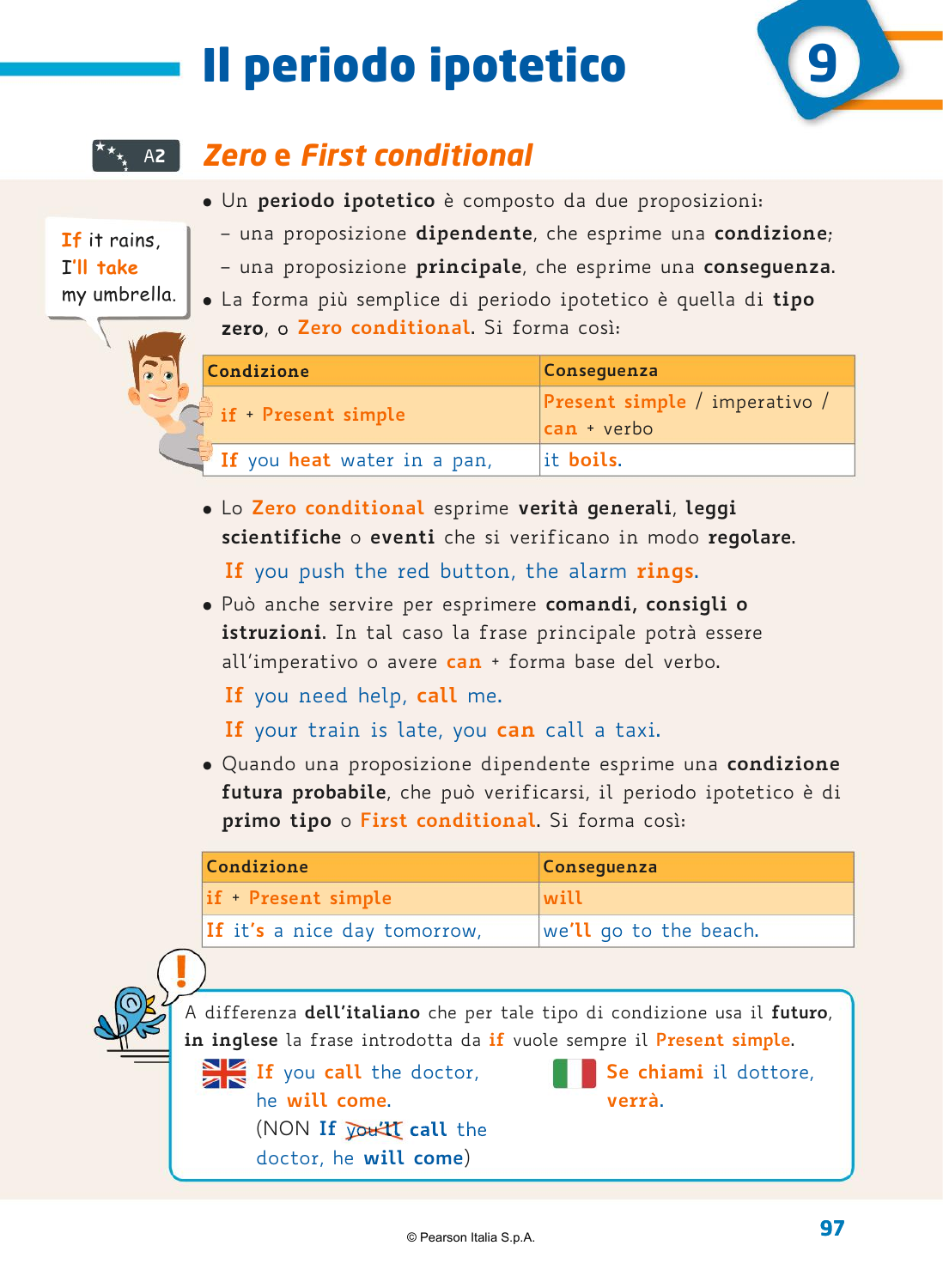� Quando la **frase dipendente precede la principale** si mette una **virgola** tra le due proposizioni. If it rains**,** I'll stay at home. I'll stay at home if it rains. (La principale precede la dipendente.) Will you stay at home if it rains?

#### $\bullet$ 00

#### 1 **Zero conditional: completa con i tempi verbali corretti.**

- 4 If someone .................. (open) the door, my dog .................. **opens barks** (bark).
- **1** If you ................. (heat) water to 100 °C, it .................. (boil).
- **2** If Lily ................. (miss) the bus, her dad ................. (drive) her to school.
- **3** People ................. (live) more happily if they ................. (have) good friends.
- **4** ................. (use) my living room if you ................. (need) a place to study.

#### 2 **First conditional: scegli l'alternativa corretta.**

- 4 If I finish work early, I'**ll go** / **go** to the cinema.
- **1** If Mark **doesn't come** / **won't come** to the party, Mary **will be** / **is** sad.
- **2** We **will be** / **are** on time if we**'ll catch** / **catch** the 8 p.m. train.
- **3** They **are** / **'ll get** bored if you **keep** / **'ll keep** them home all day.
- **4** If it**'ll be** / **'s** sunny, I **'ll go** / **'m going** for a walk.

### 3 **Traduci.**

- **1** Se passerò l'esame, andrò all'università.
- **2** Starai a casa domani se piove?
- **3** Se abbiamo caldo, stiamo in piscina.
- **4** Se sono molto stanco, la sera vado a letto presto.